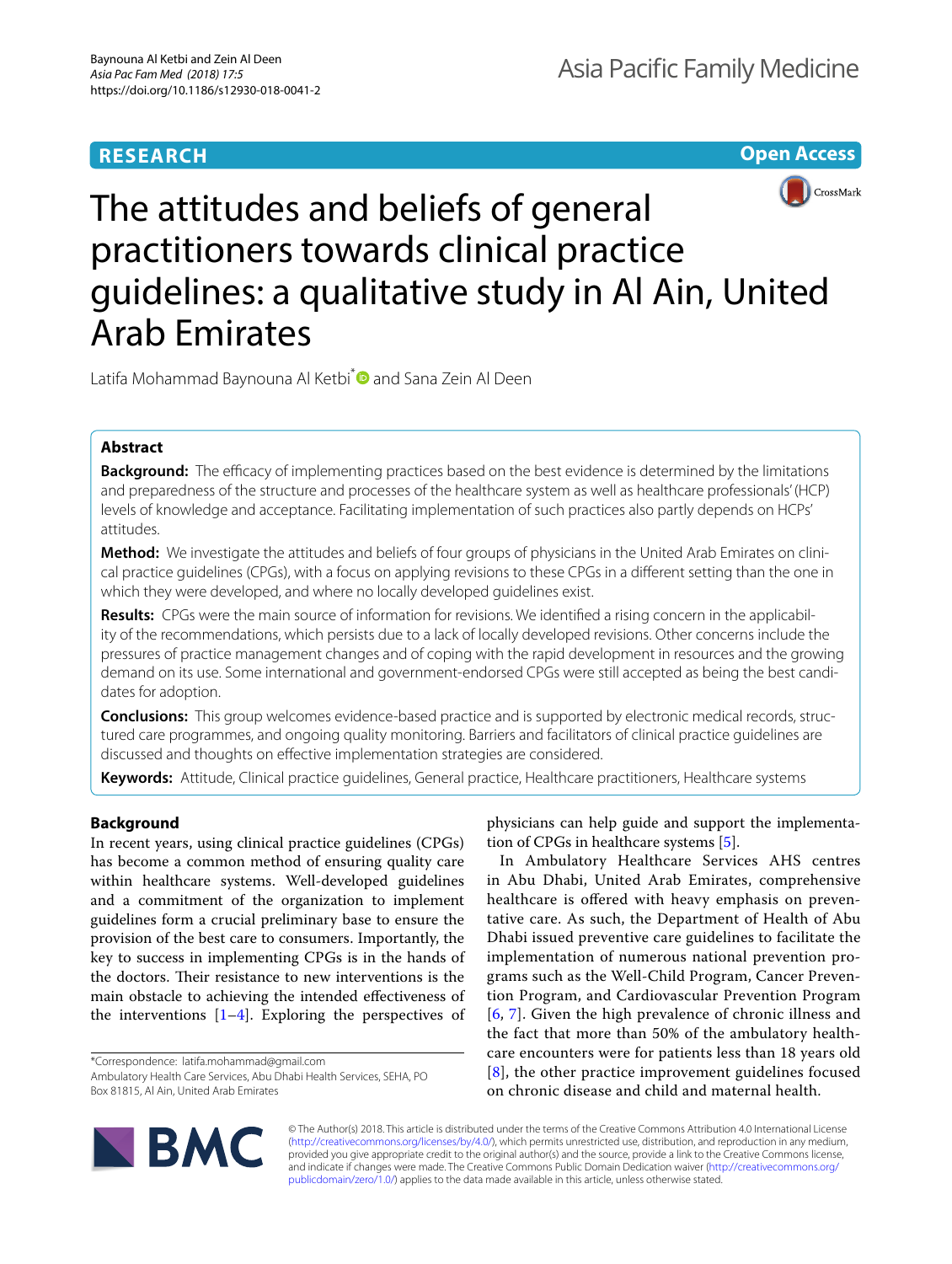To facilitate the adoption of the best practices in healthcare, and to implement these practices, medical services in the Emirate of Abu Dhabi received strong support in the form of technology and medical expertise. In guideline implementation, knowledge is transferred and blended with a healthcare system's various structures and processes. Particularly, the adaptation and adoption of guidelines are greatly afected by the limitations and availability of certain resources (i.e., technology and medical expertise). Therefore, effectively utilizing advances in the Abu Dhabi healthcare system mandates the exploration of healthcare professionals' beliefs and concerns about how to implement CPGs, which are regarded as important tools in facilitating the use of best practice.

Because of their value in anticipating reduced variations, improving diagnostic accuracy, reducing costs, reducing harm, and promoting effective treatments in the last two decades, CPGs have become a part of daily practice in all healthcare disciplines and specialties. Nevertheless, for efective CPG implementation to occur, guideline development, and implementation must be rigorous and scientifc. Guideline implementation is emerging as a science that requires extensive study to ensure timely and efficient transfer of scientifc knowledge and best practices [\[9\]](#page-8-6).

A study was conducted in Al Ain, United Arab Emirates, that included 817 subjects. It aimed to investigate cardiovascular risk factors  $[10]$  $[10]$  $[10]$ . The survey included 817 patients. Physicians participating in the project were asked to treat patients who had signifcant cardiovascular risks according to the United States' National Cholesterol Education Program (NCEP) Adult Treatment Panel (ATP) III guidelines [[11\]](#page-8-8). An interesting fnding was that although physicians were in the research group and participated in planning and conducting the study, adherence proportion to the guidelines was as low as 45%, with adherence peaking at 70%, across the four participating centres  $[10]$  $[10]$  $[10]$ . This study suggests that lack of adherence to evidence-based recommendations is not always due to a lack of knowledge, and it suggests that other barriers need to be identified and addressed. Therefore, we sought to investigate physicians' use of CPGs, and their attitudes toward CPGs. More specifcally, the focus of this action-oriented qualitative research study is to determine the barriers and facilitators of CPG implementation and to determine ways to improve the implementation of CPG recommendations.

# **Methods**

We employed a qualitative design using six focus groups. Specifcally, two groups of family physicians trained in the UAE, western-trained family physicians, and family medicine residents were recruited. These three physician specialty types make up the majority of doctors in the UAE primary healthcare system. Each group comprised four to eight participants, except the western-trained doctors, who were a group of six because very few (25 in total) practice in the city. Furthermore, we selected these three populations to achieve some degree of representation of the actual population of practicing doctors and to obtain results refecting a variety of experiences and perspectives. The focus group approach was used to facilitate generation of opinions and ideas through participants' interactions and refections.

The study was approved by Al Ain Human Research ethics committee.

#### **Participant and focus group procedures**

The authors are from the AHS academic affairs department who oversees continuous professional development and practice improvement and the authors interact with Health care centres for education and quality improvement projects. As such, we recruited physicians who their centres believed would be vocal about their experience with CPGs. Furthermore, we recruited physicians who we believed were active participants in their professional development. They were invited from several AHS centres from within Al Ain city. All participants had to meet the inclusion criteria of being a practicing family physician or general practitioner of Ambulatory Health Care Services of the UAE College of Medicine, with at least 2 years of experience in their role.

The 25 respondents were mostly female (16 females and 9 males). Of these participants, eight were family physicians, eight were board-eligible family medicine residents, and nine were general practitioners who had been in practice for more than 15 years. All members of the resident group were female. The other groups accurately represented the population of practicing physicians in the AHS (see Table [1](#page-2-0)).

Selected participants were invited to the focus groups, which were conducted at the Ambulatory Health Services (AHS) Academic Affairs building. The focus groups lasted from 90 to 120 min. All focus groups were audiotaped and transcribed verbatim by research assistants, who was also a nurse, immediately following the meeting. Data collection proceeded until saturation was reached (Additional fle [1\)](#page-7-0).

The first author (LMBK), who holds an advanced degree, conducted all of the focus groups. This author led the focus group and used a guide to run the focus groups. Evidence-based medicine and barriers to the implementation of the key recommendations of two CPGs were discussed. More specifcally, the following topics were explored: using CPGs, trust in CPGs and evidence-based medicine, how the guidelines infuenced the professionals or clinical practice, what factors facilitated implementation, and barriers to using CPGs. Four CPG recommendation talking points were ofered as examples to elicit participants' opinions and attitudes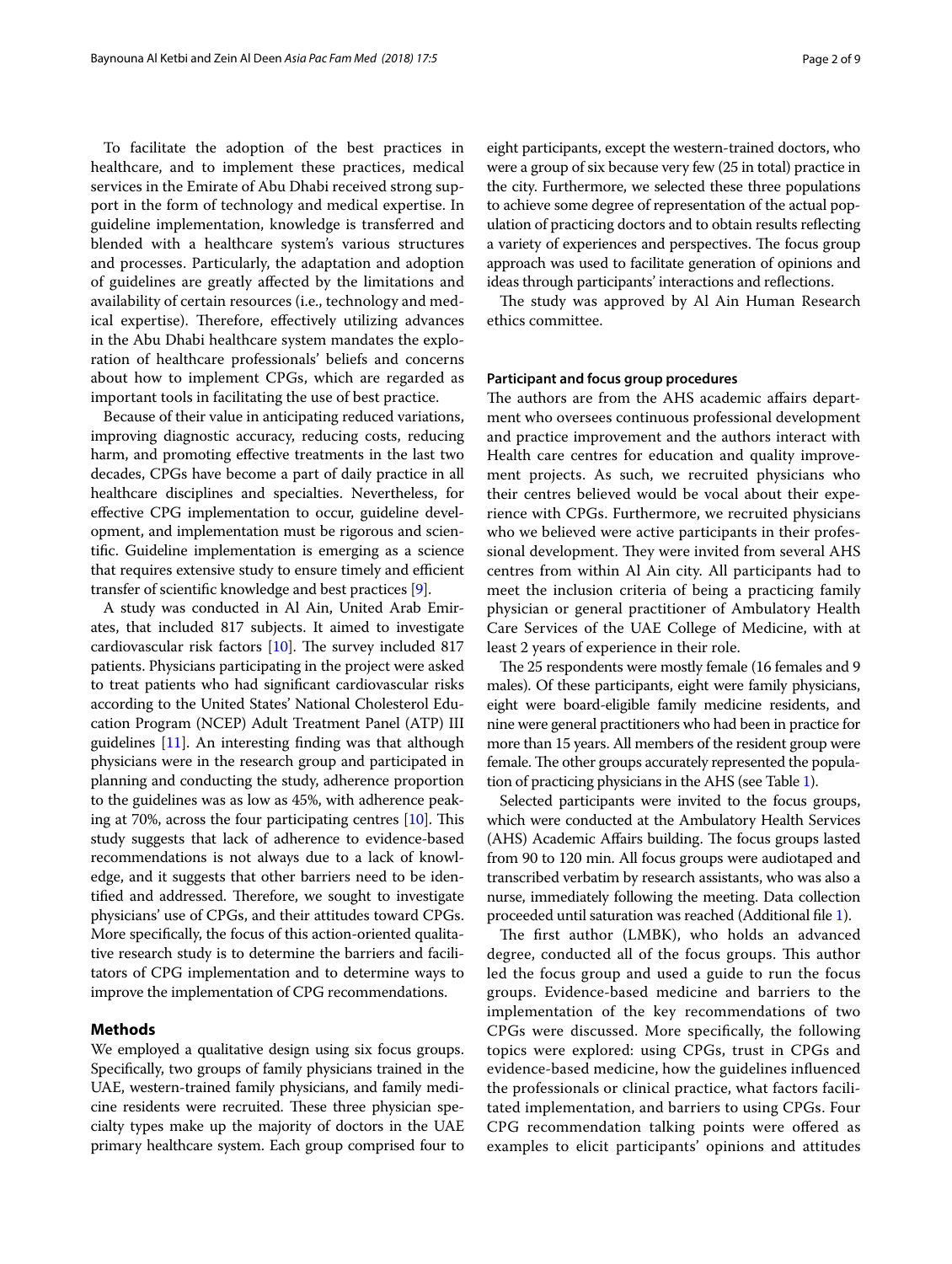# <span id="page-2-0"></span>**Table 1 Characteristics of participants**

| Gender                                                               |                |
|----------------------------------------------------------------------|----------------|
| Male                                                                 | 9              |
| Female                                                               | 16             |
| Age                                                                  |                |
| $<$ 30                                                               | 7              |
| $30 - 40$                                                            | 12             |
| >40                                                                  | 6              |
| Clinical qualifications                                              |                |
| Board certified                                                      | 10             |
|                                                                      |                |
| Non-board certified                                                  | 8              |
| Under residency training                                             | $\overline{7}$ |
| Type of practices                                                    |                |
| General practice                                                     | 8              |
| General practice and faculty in residency program (post-graduate)    | $\overline{4}$ |
| General practice and faculty in College of medicine (under-graduate) | 6              |
| General practice and under-training in residency program             | 7              |
| Years in practice                                                    |                |
| < 5                                                                  | 7              |
| $5 - 10$                                                             | 8              |
| $10 - 15$                                                            | 4              |
| >15                                                                  | 6              |
|                                                                      |                |

towards CPG use. Focus group questions targeted the depth of participants' perceptions and experience. To induce a greater depth of information from subsequent focus groups, questions were redirected based on the information that emerged after each focus group, and this information was used to update the guide.

The data were analysed using grounded theory analysis [\[12\]](#page-8-9), which focuses on deriving conceptual categories from studying and critically reviewing all collected data. All transcribed lines were read and coded, and then they were organized and grouped into categories based on concepts. Using supporting quotes from the transcripts, themes were then developed from these categories. Both manifest and latent content analyses were performed. In the manifest content analysis, the written words directly expressed in the extracted text were used. In the latent content analysis, the aim was to fnd the underlying meaning in the text [\[13](#page-8-10)].

# **Results**

A summary of the overarching themes is presented in Table [2](#page-2-1). We present the details and select quotes from the focus groups in the following passages to help shed light on this important topic.

#### **Attitude towards EBM and CPGs**

Participants referred to CPGs in their daily work, and expressed an intention to practice evidence-based

#### <span id="page-2-1"></span>**Table 2 Attitude towards clinical practice guidelines**

| Theme                                                   | Statements                                                                                                                                                                                                                                                                                                                                                                                                                                               |
|---------------------------------------------------------|----------------------------------------------------------------------------------------------------------------------------------------------------------------------------------------------------------------------------------------------------------------------------------------------------------------------------------------------------------------------------------------------------------------------------------------------------------|
| Positive attitude towards quidelines                    |                                                                                                                                                                                                                                                                                                                                                                                                                                                          |
| Provide evidence-<br>based recommen-<br>dation          | 'Most known guidelines contain summary of all<br>studies and analyses; so I do not have to go<br>through information in parts'<br>'Because it is supported by evidence from many<br>trials and medications'. 'Recommendations are<br>based on trials that prove its effectiveness; this<br>is more beneficial than the non-trial ones. It is<br>a logical approach'                                                                                      |
| Cost-effective                                          | 'It's cost-effective because it is the best care<br>given'                                                                                                                                                                                                                                                                                                                                                                                               |
| Save time                                               | 'I think we need less time if we know the investi-<br>gations to be done. It will not take time'<br>'Save time, more comfortable, more convenient.<br>If the physician is aware of the quidelines, it<br>will not take time'                                                                                                                                                                                                                             |
| Standardize care                                        | 'It is to standardize the language we speak and<br>health requirements. Like any other business, it<br>is measurable'<br>'More suited to patient'<br>'Trackable care'<br>'Measurable care'                                                                                                                                                                                                                                                               |
| Negative attitude towards quidelines                    |                                                                                                                                                                                                                                                                                                                                                                                                                                                          |
| Changing evidence                                       | 'The CPG will be behind new studies by six<br>months to 1 year; so we can't think that it<br>represents the latest evidence'                                                                                                                                                                                                                                                                                                                             |
| Contradicting rec-<br>ommendations                      | 'There are some differences from American asso-<br>ciations and others. Some say that HBA1c is a<br>diagnostic test; others say it is a follow-up test'                                                                                                                                                                                                                                                                                                  |
| Lack of ability of the<br>doctors to read<br><b>FRM</b> | 'You cannot be sure unless you learn how to<br>access the paper and decide whether it is<br>weak or strong. At the same time, there should<br>be guidance from the organizing body on<br>how to work around gaps; there should be<br>some reference for people to go to. As an<br>academic, this what I say but as a physician it<br>is not practical; even the ones who know how<br>to analyse an article, do they actually do it? I<br>don't think so' |
| Not applicable to<br>each individual<br>patient         | 'Individualized treatment. Guidelines don't fit<br>each individual'<br>'We can take the basic things and the rest can be<br>tailored for each patient. Not every patient has<br>the same case and same treatment'                                                                                                                                                                                                                                        |
| Multiple sources                                        | 'Which guideline should you follow? Take this<br>one or that? The British, American, or European'                                                                                                                                                                                                                                                                                                                                                        |
| Transferability of<br>guidelines to local<br>setting    | 'All adapted'<br>'Because we don't have another option'<br>'We think it is true for particular circumstances,<br>for that culture'                                                                                                                                                                                                                                                                                                                       |

medicine (EBM). Table [2](#page-2-1) provides a description of how EBM recommendations are valued by the participants. Reasons for the favourable opinions included the fact that the sources of evidence were clinical trials, and that using EBM reduced costs and improved efficiency, particularly in terms of time. Providers also tend to use CPGs because they allow for measurable outcomes and tracking of progress over time.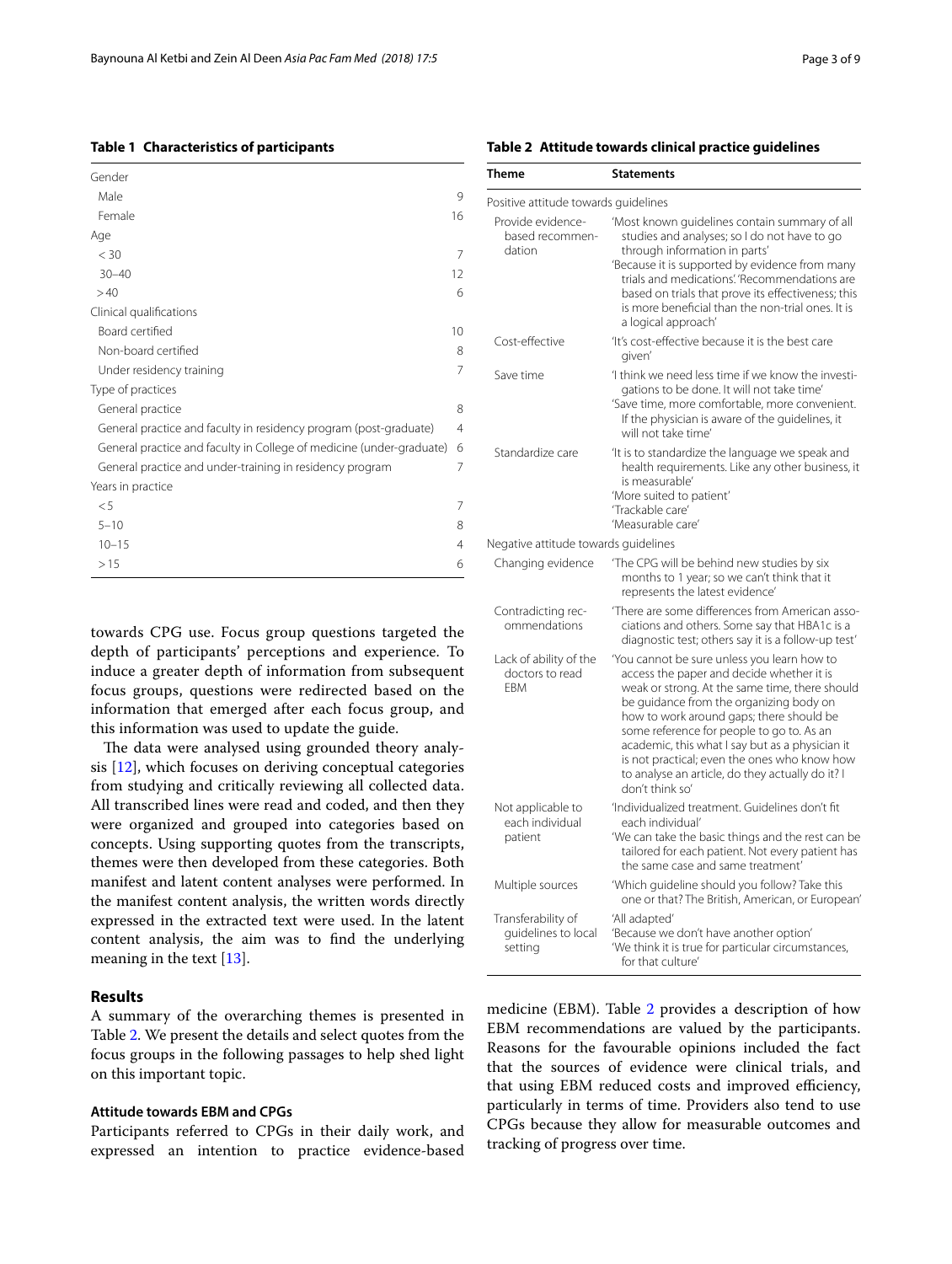Although many opinions of CPGs were favourable, some participants expressed a negative attitude toward CPGs, citing conficting recommendations in diferent guidelines, the presence of an unwieldy number of guidelines, and changing evidence. This group of individuals mentioned taking caution when implementing CPGs, and they also noted the importance of tailoring treatments to the individual. Finally, those in opposition to CPGs stated that they were concerned that none of the guidelines were developed locally, and this led to concerns about the validity across cultures.

#### **Adapting CPGs**

One of the family physicians in our study expressed concerns regarding adapted CPGs, CPG developed in other country and modifed for their new setting, (see Table [3](#page-3-0)), calling it a "risk" since it was developed for other setting. However, other participants found that using CPGs from multiple sources ofered an expanded knowledge base.

There was a consensus among participants that adaptation of CPGs should be performed by the institution or a government organization.

#### **Sources of CPG**

The CPGs referenced by participants were all international CPGs, or they had been adapted from international CPGs. Examples that were provided to participants for review were the Scottish Intercollegiate Guidelines Network (SIGN) asthma guidelines [[14\]](#page-8-11), the National Institute for Health and Care Excellence [\[15](#page-8-12)] diabetes mellitus guideline, and the Institute for Clinical System Improvement [\[16\]](#page-8-13). All of the guidelines were accessed through the local institution's e-library or they were disseminated by the Health Authority Abu Dhabi. The CPGs were mainly communicated through Continuous Medical Education (CME) workshops and email.

#### **CPGs' barriers and facilitators**

To assess attitudes towards implementation of CPGs, participants were given CPG recommendations and then they were asked about their agreement with each, as well as their intentions for implementation. Tables [4](#page-4-0) and [5](#page-5-0) provide detailed information about attitudes, barriers, and intentions with CPGs.

Table [4](#page-4-0) details the perceived barriers to implementing CPGs for well known accepted care recommendations reported by family medicine practitioners. The cited barriers were related to the patients' condition, patient preferences, medication or test characteristics, practice settings, physician knowledge, payment systems, related recommendations, feasibility or physician-perceived feasibility, and time factors. All of these barriers must be considered in the planning

#### <span id="page-3-0"></span>**Table 3 Opinions about the sources of CPGs and the use of locally adapted ones**

| Theme                                                                                     | <b>Quotes from participants</b>                                                                                                                                                                                                                                                                                                                                                                                                                                                                                                                                                                                                                                                                                                                                                            |
|-------------------------------------------------------------------------------------------|--------------------------------------------------------------------------------------------------------------------------------------------------------------------------------------------------------------------------------------------------------------------------------------------------------------------------------------------------------------------------------------------------------------------------------------------------------------------------------------------------------------------------------------------------------------------------------------------------------------------------------------------------------------------------------------------------------------------------------------------------------------------------------------------|
| Sources of CPG<br>used                                                                    | 'Most famous, trustable, acceptable by the commu-<br>nity or you as a reader'<br>'Mostly updated'<br>'Applicable to patient'<br>'Should be from recognized body; not from just<br>anywhere'<br>'No drug company involvement'<br>'Be government-funded'<br>'Should answer queries'<br>'Origin of guideline'<br>'Supported by organization'<br>'It depends on how the guidelines present the<br>information'                                                                                                                                                                                                                                                                                                                                                                                 |
| Different culture<br>and patients'<br>population                                          | 'I will take the quidelines because it is updated but<br>in my opinion, patients differ here from the UK and<br>USA'<br>'Adapted guidelines are trustworthy and I will not<br>hesitate to choose [them]'<br>'We think it is true for particular circumstances, cul-<br>ture, and politics. We have to modify and produce<br>our own practice [guidelines] and we have to<br>conduct research'<br>'We are using it because we don't have another<br>option'<br>'It is successful [but] we cannot copy and paste all<br>the time. We need information from our commu-<br>nity and the problems we are facing'<br>'You can take what you need, and you can be selec-<br>tive according to the community and patients'<br>beliefs'                                                             |
| The ability to be<br>selective and<br>use the best<br>knowledge<br>from different<br>CPGs | '[You can] combine more than one guideline to find<br>all information needed'<br>'The volume of information is more in the original<br>[guidelines]; local guidelines include only the use-<br>ful information and applicable ones'<br>'It is easier, as the American Diabetic Association<br>contains all the details and as a family physician I<br>don't need all that information; it is useful to know<br>but it is too detailed'                                                                                                                                                                                                                                                                                                                                                     |
| Being endorsed<br>by the institu-<br>tion                                                 | 'Our guidelines adopt the most recent guidelines'<br>'Adapted guidelines have the power of authority of<br>the local organization'                                                                                                                                                                                                                                                                                                                                                                                                                                                                                                                                                                                                                                                         |
| Perceived risk                                                                            | 'Risk, there should be standards or rule to follow any<br>miss-phrasing can lead to wrong information',<br>'Should be ethical and mention the source',<br>"Not biased to any area, experience or need, we<br>should mention all drugs and institution should<br>follow recommendation",<br>"Self breast exam is harm but it is still in the national<br>program and I am not following",<br>"We have to raise it up, they have something in their<br>mind",<br>"We don't know who is putting it, the things that<br>supposed to be removed should be referred by<br>special person whom we don't know",<br>"We don't know the methodology, partially we are<br>not relying on the organization guidelines and in<br>other parts where we are sure they are true we are<br>relying on them" |
| Guideline repre-<br>sentation                                                             | 'Customize the international guidelines to become<br>national guidelines'<br>'Easier', 'Shorter', 'Relevant parts only', 'Simple', 'Easy<br>language', 'Practical effective parts'                                                                                                                                                                                                                                                                                                                                                                                                                                                                                                                                                                                                         |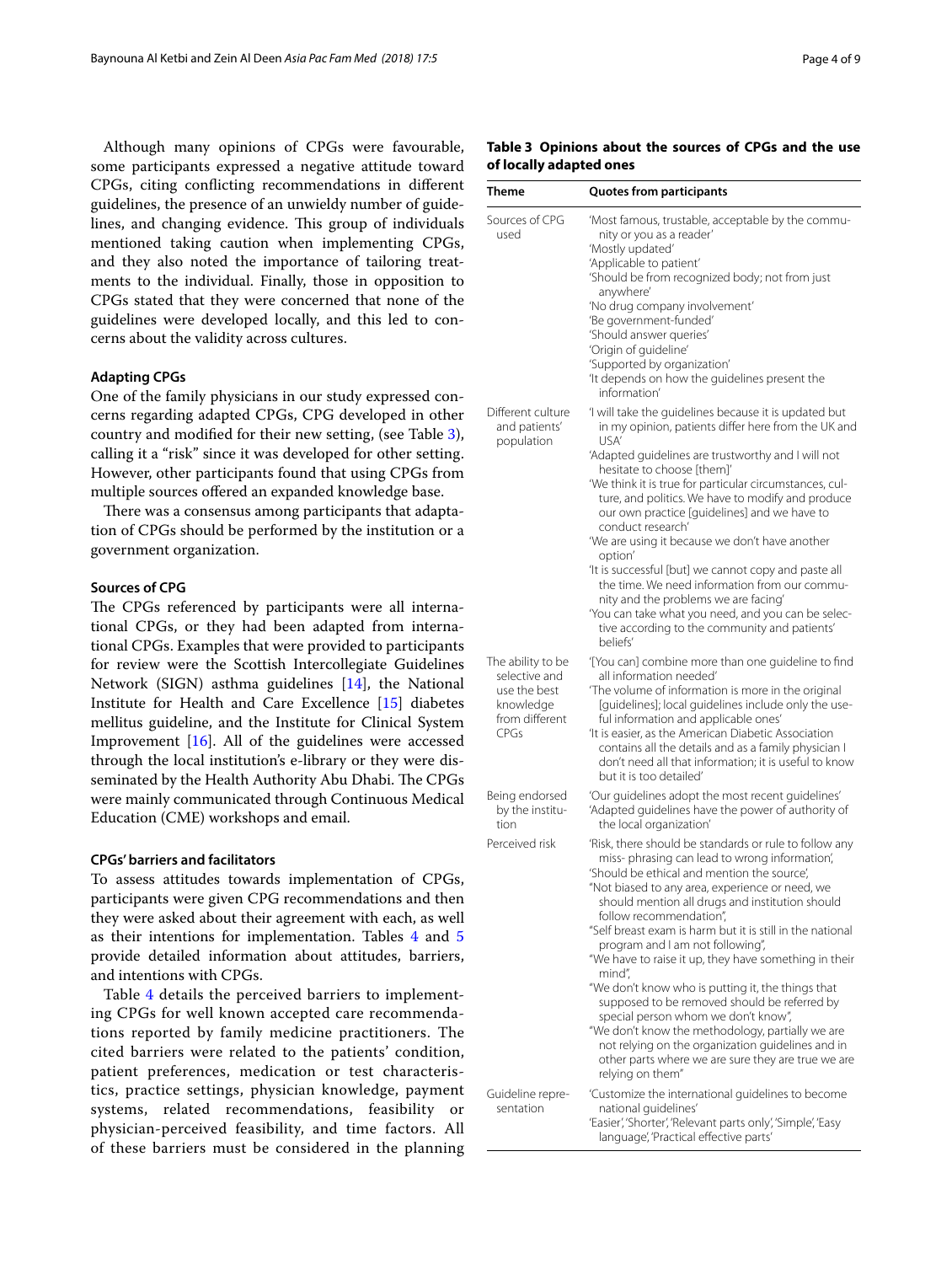<span id="page-4-0"></span>

|                                         |                              |                          | Table 4 Barriers identified for known recommendations |                                            |                                            |                          |                           |                                                      |          |                     |
|-----------------------------------------|------------------------------|--------------------------|-------------------------------------------------------|--------------------------------------------|--------------------------------------------|--------------------------|---------------------------|------------------------------------------------------|----------|---------------------|
|                                         | Condition-Patient<br>related | preferences or prescribi | gu<br>Medication<br>related                           | <b>Test or test</b><br>ordering<br>related | of continuity knowledge<br>of care<br>Lack | or experience<br>Doctors | Insurance Lack<br>related | of structured recommendation perceived<br>care<br>9G | Doctors' | <b>Time factors</b> |
| OGTT as screen-                         |                              |                          |                                                       |                                            |                                            |                          |                           |                                                      |          |                     |
| ing test for<br>pregnancy               |                              |                          |                                                       |                                            |                                            |                          |                           |                                                      |          |                     |
| Prescribing<br>lipid lowering<br>agents |                              |                          |                                                       |                                            |                                            |                          |                           |                                                      |          |                     |
| Action plan for<br>asthma               |                              |                          |                                                       |                                            |                                            |                          |                           |                                                      |          |                     |
| Osteoporosis<br>screening               |                              |                          |                                                       |                                            |                                            |                          |                           |                                                      |          |                     |
| Self breast exam                        |                              |                          |                                                       |                                            |                                            |                          |                           |                                                      |          |                     |
| screening in<br>Vephropathy<br>diabetes |                              |                          |                                                       |                                            |                                            |                          |                           |                                                      |          |                     |
| Aspirin use in<br>diabetes              |                              |                          |                                                       |                                            |                                            |                          |                           |                                                      |          |                     |
|                                         |                              |                          |                                                       |                                            |                                            |                          |                           |                                                      |          |                     |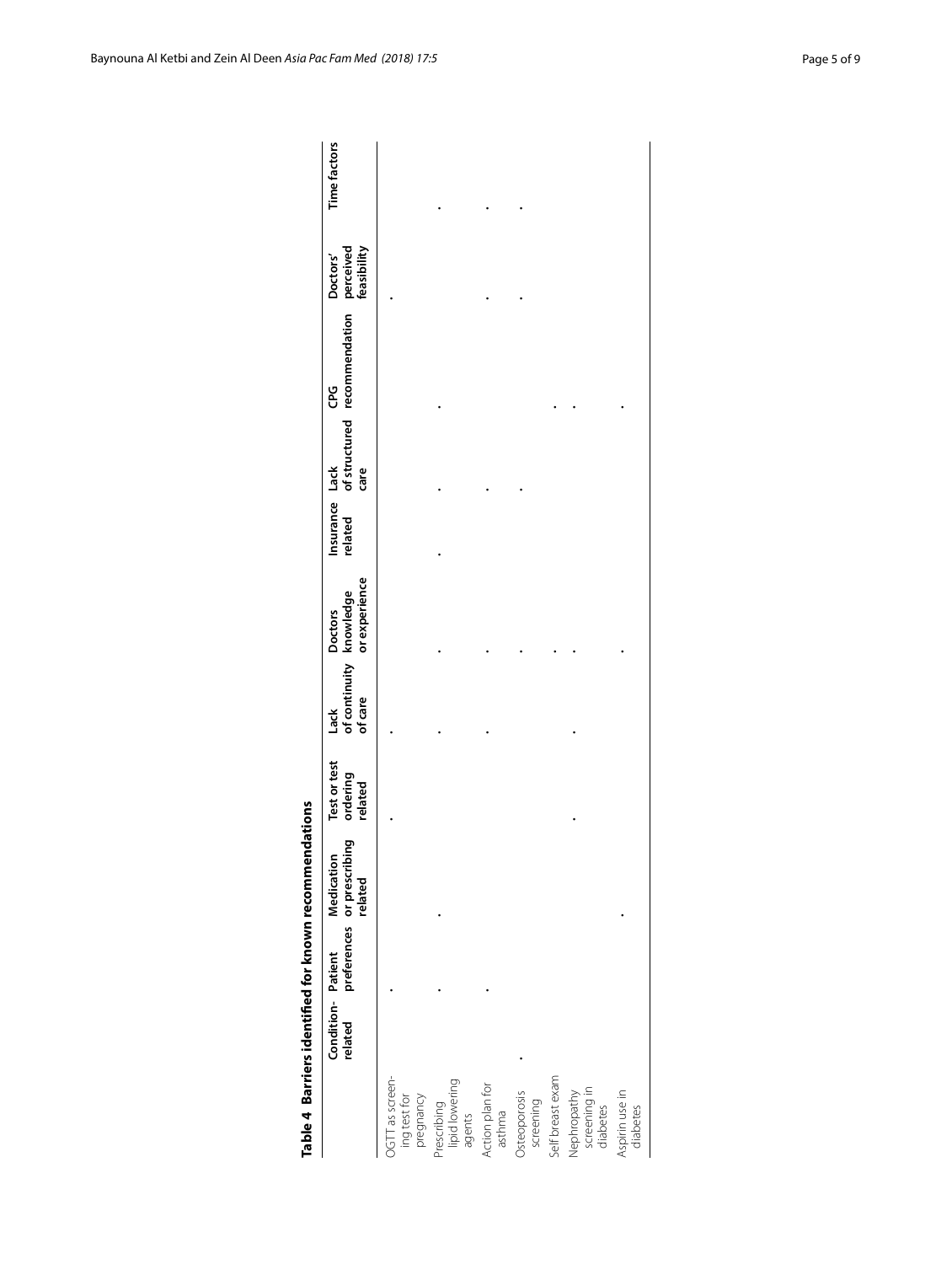# <span id="page-5-0"></span>**Table 5 Barriers and facilitators of CPG use**

**Themes** 

Barriers

| Themes                                                                                                                                                                                          | Quotes on perceived effective<br>implementation strategies                                                                                                                                                                                                                                                                                                                                                                                                                                                                                                                                                                                                                                             | <b>Themes</b>                       |
|-------------------------------------------------------------------------------------------------------------------------------------------------------------------------------------------------|--------------------------------------------------------------------------------------------------------------------------------------------------------------------------------------------------------------------------------------------------------------------------------------------------------------------------------------------------------------------------------------------------------------------------------------------------------------------------------------------------------------------------------------------------------------------------------------------------------------------------------------------------------------------------------------------------------|-------------------------------------|
| Barriers                                                                                                                                                                                        |                                                                                                                                                                                                                                                                                                                                                                                                                                                                                                                                                                                                                                                                                                        | Quality monitoring                  |
| Insurance coverage of<br>services                                                                                                                                                               | 'Insurance does not cover the drug'                                                                                                                                                                                                                                                                                                                                                                                                                                                                                                                                                                                                                                                                    |                                     |
| Competition of<br>private sector                                                                                                                                                                | 'Continuity of care, the private clinics does not<br>have quidelines'                                                                                                                                                                                                                                                                                                                                                                                                                                                                                                                                                                                                                                  |                                     |
| Patient-related                                                                                                                                                                                 | 'Patients' acceptance'<br>'They don't like to break their fast on Ramadan<br>days'<br>'The taste of the oral solution'<br>'A lot reject the test'/'They vomit'<br>'1 in 4 will accept'                                                                                                                                                                                                                                                                                                                                                                                                                                                                                                                 |                                     |
| Doctor-related                                                                                                                                                                                  | 'Patients are not coming'<br>'Asthma action plan is devised by the chest<br>physician'<br>'It (asthma action plan) will take time from<br>doctors'<br>'Doctors believe and practice'<br>'Doctors are interested; we are checking the<br>KPI and commenting on how to improve the<br>practice'                                                                                                                                                                                                                                                                                                                                                                                                          | Endorsement from<br>the institution |
| Communication<br>between hospitals<br>and AHS                                                                                                                                                   | 'It is followed in the hospital'                                                                                                                                                                                                                                                                                                                                                                                                                                                                                                                                                                                                                                                                       |                                     |
| Lack of structured<br>care for some condi-<br>tions (e.g., asthma<br>and osteoporosis)<br>compared to widely<br>implemented<br>structured care for<br>diabetes and hyper-<br>tension in the AHS | 'You have to choose the ones who are inter-<br>ested. You should not choose all. Doctors<br>who don't care shouldn't be in the institution'<br>'Most have their spirometer but some clinics<br>don't'<br>'Accessing the whole organization and not<br>individuals'<br>'It differs if you have a chronic disease care<br>clinic. Doctors will be under pressure by<br>other patients and will not give good care,<br>and some doctors don't have a sense of<br>responsibility'<br>'There are no guidelines for osteoporosis'<br>'No, it is not like diabetes mellitus (DM); there<br>are no guidelines and no special clinics'<br>'We are not following our target patients<br>(osteoporosis patients)' | Electronic medical<br>records       |

# 'It is a mistake of the institutions to not recommended screening for adults' 'Having well women clinics is better than having GP clinics'

Condition-related 'There is a higher prevalence of DM, complications, and diagnosis', 'easier to diagnose DM', 'all age groups have DM' Facilitators Accessibility of knowl-'Makes things easier; so, if you have any quesedge in the office tions you have the answer easily' 'It reduces the anxiety of feeling alone, especially during out-of-hours clinics' 'Calculators are available in computers and programmes' responsibility'

#### **Table 5 (continued)**

| Themes                              | Quotes on perceived effective<br>implementation strategies                                                                                                                                                                                                                                                                                                                                                                                                                                                                                                                                                                                                                                                                                                                                                                                                                                                                                                                                                                                                                                                                                                |
|-------------------------------------|-----------------------------------------------------------------------------------------------------------------------------------------------------------------------------------------------------------------------------------------------------------------------------------------------------------------------------------------------------------------------------------------------------------------------------------------------------------------------------------------------------------------------------------------------------------------------------------------------------------------------------------------------------------------------------------------------------------------------------------------------------------------------------------------------------------------------------------------------------------------------------------------------------------------------------------------------------------------------------------------------------------------------------------------------------------------------------------------------------------------------------------------------------------|
| Quality monitoring                  | 'Auditing'<br>'Institutional KPI'<br>'Patient satisfaction KPI'<br>'Guidelines improve their KPI; it should support<br>the KPI or targets', 'They are seeking the KPI<br>level four times per year'<br>'Other types of auditing, which we don't know<br>about in hospitals, like how our care affects<br>admissions, complicated patients, and<br>compliance'<br>'Yes, now they are trying their best to better<br>achieve the KPI'<br>'To reach the KPI and help patients'                                                                                                                                                                                                                                                                                                                                                                                                                                                                                                                                                                                                                                                                               |
| Endorsement from<br>the institution | 'They formulated guidelines but didn't work to<br>improve implementation of guidelinesit is<br>individual work'<br>'If the guidelines are available in the institu-<br>tion, it is the responsibility of all to follow it<br>because we all care for the same patients and<br>we should speak the same language with the<br>patient'<br>'About breast cancer screening; it is a national<br>programme. They didn't give the option to<br>do it or not. So, we are applying it and until<br>they change it I have to follow it as it is sup-<br>ported by the organization'<br>'We cannot follow the institution always; this<br>depends on the situation because if what is<br>recommended by the institution is wrong<br>we might miss-practice and put the patient<br>at risk'<br>'As long as the guidelines are issued by the<br>organization it is more likely to be followed<br>and more likely that they have something in<br>their mind; we are not aware of all statistics<br>they have. They have all statistics and infor-<br>mation, and as long as it is not harmful we<br>follow them'<br>'The HAAD and SEHA are looking for quality<br>now' |
| Electronic medical<br>records       | 'It is difficult with paper medical records and<br>needs staff'<br>'Introduction to m-pages (health maintenance<br>reminder page) is one way of helping people<br>to follow the quidelines'<br>'If it used, it is effective', 'guidelines link to medi-<br>cal records                                                                                                                                                                                                                                                                                                                                                                                                                                                                                                                                                                                                                                                                                                                                                                                                                                                                                    |
| Structured care                     | 'It differs if you have a Chronic Diseases Clinic<br>from if you don't, and doctor will be pushed<br>by other patients and will not provide good<br>care. Some doctors don't have a sense of<br>responsibility'<br>'If not, Chronic Diseases Clinic performance will<br>be the same? I don't think [so] at all'<br>'If I was a GP and a chronic disease patient<br>visited me, I will not be able to attend to him<br>well, because many more patients will be<br>waiting outside'                                                                                                                                                                                                                                                                                                                                                                                                                                                                                                                                                                                                                                                                        |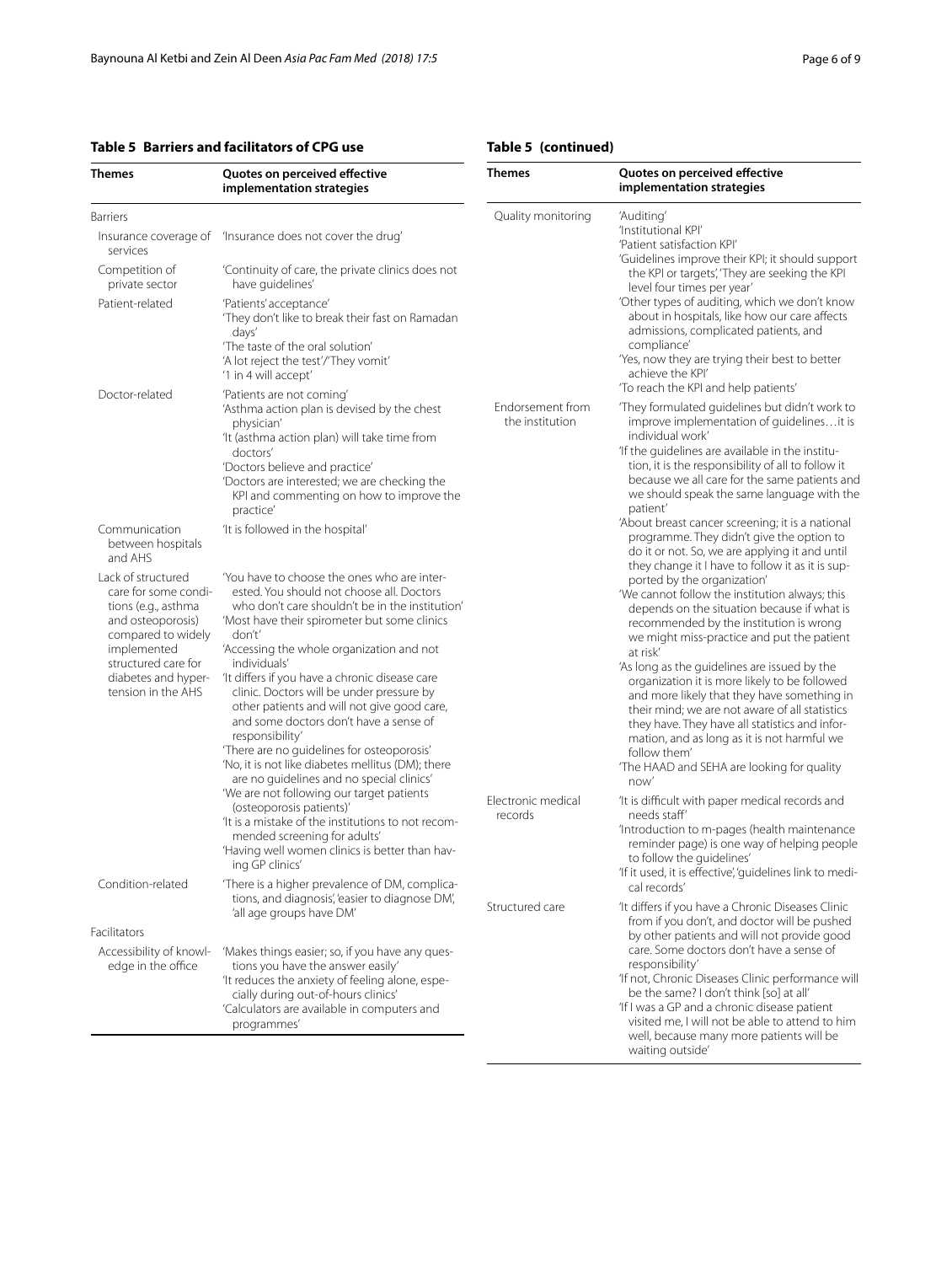implementation steps. The perceived barriers may vary based on the demands of the clinical situation. For example, the barriers in guideline recommendation may be very low when a provider is ordered a mammogram to screen for breast cancer versus when the provider is managing a complex patient with dyslipidaemia.

In addition to barriers to CPG implementation. Participants also identifed a number of important facilitating factors. First, participants noted that electronic medical records (EMRs), and having easy access to computers within offices, help with facilitating CPG implementation. Overall, while participants noted some barriers to using EMRs, including perceived burden due to documentation requirements, they felt that this practice would facilitate CPG implementation. Second, organizational endorsement and quality monitoring were also noted as strong facilitators of implementing the CPGs. Third, structured care programmes, in particular those led by a central committee who supervise and conduct ongoing training of teamlets (a tightly knit group with one clinician and one or two assisting professionals working together closely) in all AHS centers, are perceived as being efective facilitators.

#### **Discussion**

# **Attitude towards CPGs**

All participants in the present study had existing knowledge of CPGs, and they considered CPGs fundamental for their practice. Participants' concerns about CPGs were similar to those reported in previous studies, and include conficting recommendations from diferent guidelines, changing evidence, and the lack of generalizability of most recommendations. There were also concerns about the need to individualize implementation. In contrast with the views of the participants in the present study, Carlsen et al. reported that the changes in recommendations and disagreement between experts are mainly viewed as positives because of changing knowledge and diferent interpretation and implementation prospective [[17](#page-8-14), [18\]](#page-8-15).

Although participants in our study viewed CPGs as being fundamental for practice, participants did report a number of barriers. This is consistent with previous research which found that among Belgian social insurance physicians, knowledge of EBM and CPGs was rather poor, and perceived barriers for applying evidence to practice were mainly time and lack of EBM skills [\[19](#page-8-16)]. Taken together, this information suggests that adopting and implementing CPGs involves multiple variables, and physicians who are supposed to implement these guidelines may have variability in their training which further afects their ability to implement and evaluate CPGs.

#### **Adapting CPGs**

Participants generated a number of factors which they perceived as limiting implementation of CPGs. A strongly stressed and unique concern (to the point where it was considered a risk) was the notion that practitioners were implementing CPGs designed based on external research done in diferent, possibly incompatible, populations. Endorsement or adaptation of the CPGs by a governmental body was efective in reassuring providers that it was acceptable to use these recommendations. Some participants commented that there is freedom in implementation of guidelines; however, other have argued that combining guidelines, or following them in a piecemeal manner can result in confusion or defcient implementation. As such, adapting CPGs remains a challenging task, especially for organizations in countries with limited research data and scarce locally-developed CPGs. Consequently, this requires practitioners to make careful decisions either to use caution when implementing and adapting CPGs across cultures.

The Institute of Medicine defines CPGs as "statements that include recommendations intended to optimize patient care that are informed by a systematic review of evidence and an assessment of the benefts and harms of alternative care options" [[20\]](#page-8-17). When guidelines are revised and adapted in order to ft diferent cultures, it is important for adaptation to be conducted by individuals with credentials and experience similar to the developers of the guidelines. Undoubtedly, cross-cultural research area has started to attract greater interest [\[21](#page-8-18)].

## **Common facilitators and barriers**

The other barriers to implementation we found share some similarities with those identifed in a review of barriers to guideline implementation by general practitioners (GPs). Six categories of barriers were identifed: the content of the guidelines, the format of the guidelines, GPs individual experiences, preserving the doctor–patient relationship, professional responsibility, and practical issues [\[17\]](#page-8-14). Similar barriers were found by other researchers as well [\[18](#page-8-15), [22](#page-8-19), [23\]](#page-8-20).

The fact that disease-specific facilitators and barriers in CPG implementation exist suggests that physicians implementing CPGs should be mindful of the disease to be managed as well as the clinical setting. Unfortunately, there is no single solution for all to be successful in implementing and adhering to best practices. When suggesting example recommendations and challenging participants with diferent barriers and facilitators for each recommendation, we noticed that not all recommendations followed a similar path for implementation. A unique implementation plan should be tailored with frequent review of all possible barriers and facilitators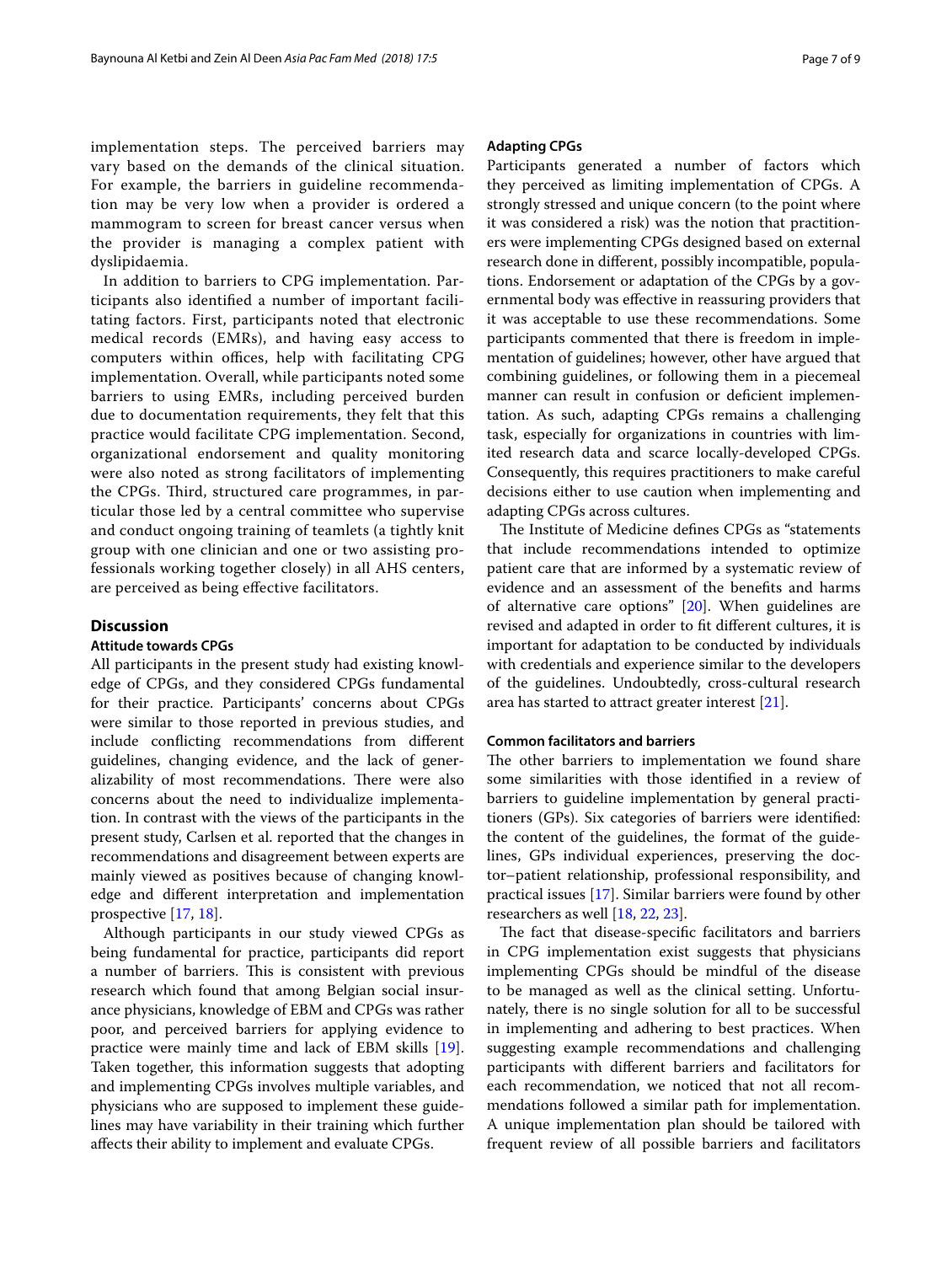as a means of reaching the optimum outcome, especially when implementing these guidelines with diverse populations. Barriers identifed by our groups highlight the challenge in reconciling fndings from well-controlled studies with realistic clinical environments. The complexity of patients and their beliefs, economic burden, medication efficiency, and side effects contribute to this challenge. For example, recommending ordering diagnostic test as mammogram or prescription of Aspirin have far less time and cost implications than on working on asthma action plan with chronic asthmatic patient. Probably the later needing more time, counselling skills and knowledge but more importantly as highlighted by the group needing supportive health care system design through continuity and structured care.

This calls for changes in implementing the best evidence. Indeed, developing and disseminating guidelines is only part of the process of ensuring that these CPGs are implemented appropriately. Careful implementation, with subsequent quality checks are needed. Those who choose to implement the guidelines also need to be particularly aware of the cultural environment in which they practice. In particular, ongoing monitoring using performance indicators that include patient satisfaction and outcomes are encouraged.

Dissemination methods described by the participants in the present study are similar to those in other studies. In particular, we found that institutions seem to be essential in disseminating evidence. Institutions can be seen as powerful agents to improve care. Participants reported that they would prefer their institution be the source of the CPG dissemination. Furthermore, all participants were committed to using any available tools to help improve their outcomes.

Our results supported a need and desire for a multifaceted approach to implementation of CPGs. In particular, participants noted the importance of patient education and empowerment, healthcare professional education, practice change, and resource provision. All of these were highlighted as perceived challenges of this group of participants.

The attitude towards EMRs was positive. EMRs were perceived as a strength and opportunity to facilitate EBM. A growing number of studies have reported the role of EMR in facilitating evidence-based practice [\[24](#page-8-21), [25\]](#page-8-22).

The structured care programme for chronic diseases, which was used in all participants' workplaces, was highly valued by participants as a means of helping them to employ best practices. This is not a surprise, as the components of the Ambulatory Healthcare Services (AHS) chronic disease programme are based on the chronic disease model, and interventions and tools used in the model are seen by the group as facilitators. Facilitators included daily structured clinics, reminders, outcomes, self-management programmes, educational activities for the Health Care Professionals (HCP), facilitated team communication, and continuous dissemination of new updates in email communications. Others included meeting with chronic disease champions and coordinators and allowing for feedback from providers [[26](#page-8-23)].

The present study is not without limitations. The participants did not indicate the means by which they learned of CPGs. In future research, participants' sources of knowledge need to be explored in greater depth. One limitation could be participants' tendency to agree with the group norms. Although we took multiple steps to facilitate expression of diferent opinions by asking questions in diferent formats, and by using props to ensure understanding and depth, it is possible that group normative pressures interfered with the ability to fully express opinions.

Another limitation of this study is the fact that we used self-report measurements of CPG use and knowledge, which are best assessed using other methods, including knowledge assessment and practice measurements.

#### **Conclusions**

The insight of the groups on effective strategies for implementing best evidence through CPGs refects the strong institutional environment provided by an implanted EMR structured care programme and ongoing quality monitoring. Our results highlight areas of importance in delivering the best evidence in this setting through greater structure and governance of adapting CPGs. In addition, the results showed that participants valued the encouragement of local clinical research, which can improve these processes, as well as health service research, which can help them utilize the resource-welcoming environment of evidence-based medicine.

# **Additional fle**

<span id="page-7-0"></span>**[Additional fle 1.](https://doi.org/10.1186/s12930-018-0041-2)** Focus group discussion moderator's guide including questions and probing statements used.

#### **Abbreviations**

EMR: electronic medical records; CPGs: clinical practice guidelines; NCEP: National Cholesterol Education Program; ATP: Adult Treatment Panel; UAE: United Arab Emirates; AHS: Ambulatory Healthcare Services; EBM: evidencebased medicine; SIGN: Scottish Intercollegiate Guidelines Network; CME: Continuous Medical Education.

#### **Authors' contributions**

LBK conceptualized and conducted the study, and wrote the manuscript. SZ transcribed the focus group interviews verbatim. Both authors read and approved the fnal manuscript.